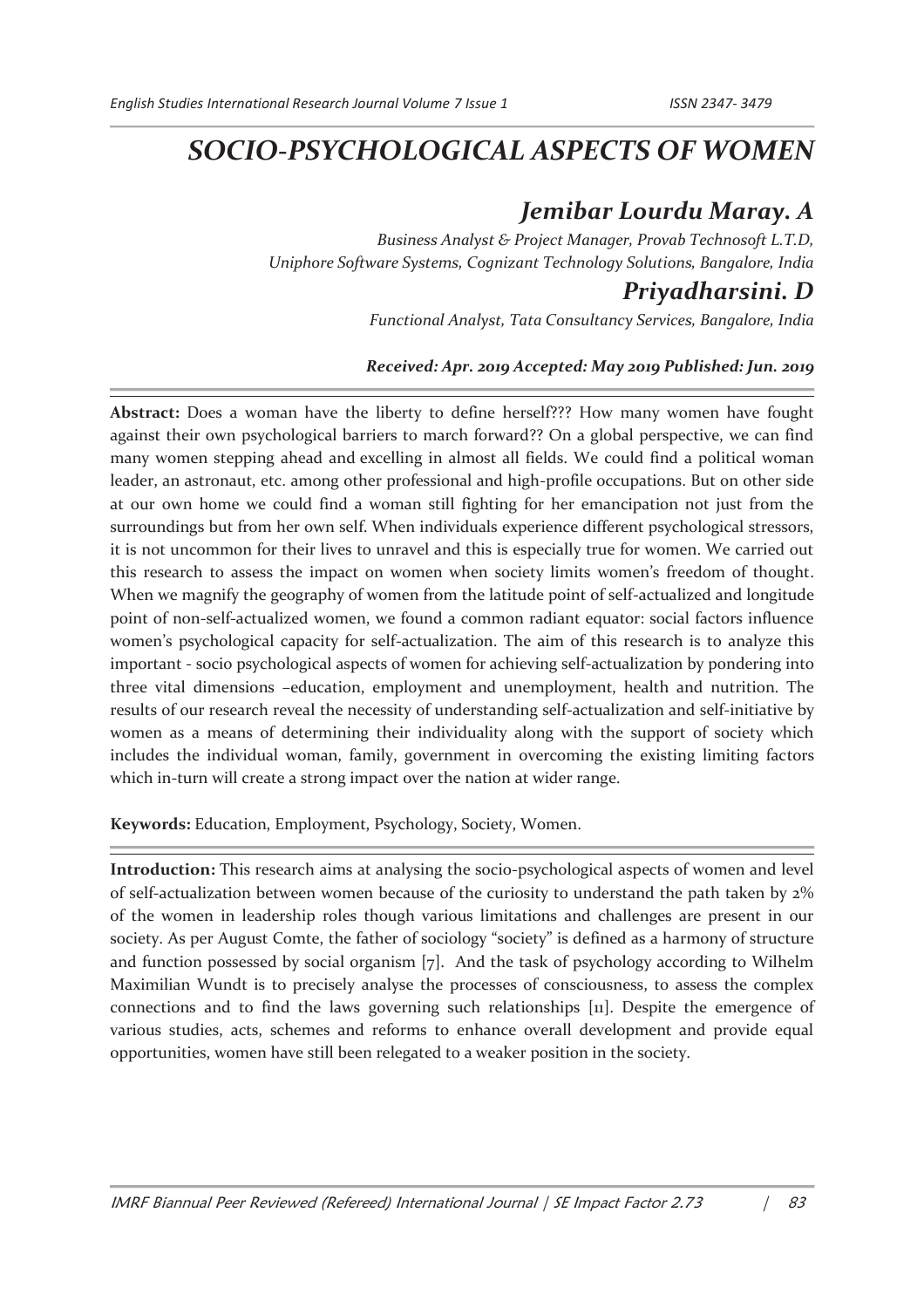

**Fig. 1:** Socio-Psychological Aspects of Women **Source:** Estimated from Indiawomenstat.com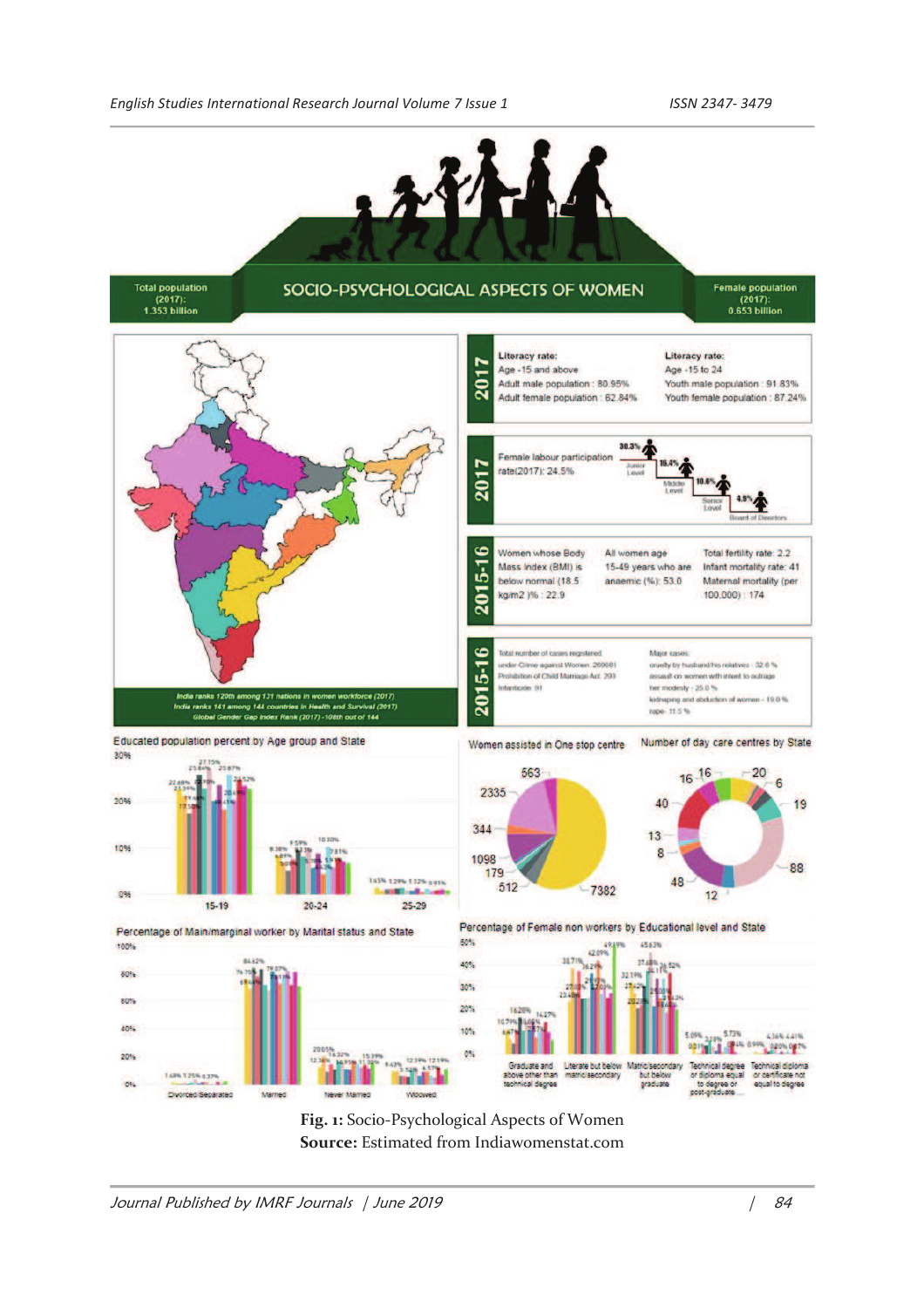So, there is an essential need to understand the societal framework with respect to its influences on women in every aspect of her life leading to various ups and downs. Apart from the gender bias, there are also other key factors that impact the life of women. The individual actions of the person are dependent on the psychology of the person. To understand the impact of society at a fundamental level and how it influences women's psychology, three crucial domains are identified:

- · Education
- · Employed and unemployed
- · Health and Nutrition

The kind of education imparted plays a major role in structuring one's psychology and in turn psychology has an influence over the health of an individual. In the case of a woman, when she is educated the entire family, in turn the generation itself is uplifted to next higher level [3]. Many women build barriers for themselves and they suffer serious setbacks in exhibiting their talent at a higher level through occupation and other outward facing roles. Only a very few march forward and among them only some achieve their targets by boldly facing the hardships with perseverance. The domains are identified to analyse the various traits that have been shown for defining themselves and also the steps taken to come out of their own psychological barrier which is resulted partially or fully from the society's influence.

**Research Methodology**: To identify and understand the various socio-psychological factors that govern the development of women at every stage of life, the following research methodology was devised :

- 1. *Domain identification*: Identification of different domains that plays an influential role in society with respect to structuring the psychology of women and its relation.
- 2. *Research Method*: Primary and Secondary.
- 3. *Research questions*: Formulated critical research questions for the identified domains.
- 4. *Research tools*: Used focus group discussions, surveys, interviews and self-interrogation to do qualitative research. Data collection from Indian Government was incorporated to understand the historical data.
- 5. *Field work plan*: Identified age group and different sectors for qualitative research.
- 6. *Analysis*: Synthesis of the data collected from Government website and data recorded from individual samples. Analysing and summarizing the key findings in relation to the identified domains and providing possible recommendations.

#### **Research Questions**:

- a) What is the reason women are not able to do self-actualization?
- b) What are all the society related factors which influence women and its impact in structuring of women psychology?
- c) What is the relationship between health, nutrition and women psychology and its significance?
- d) How important it is to have self-awareness on the above parameters?

**Education:** To understand the major role played by the society, below table gives a holistic view on status of women across periods [4] :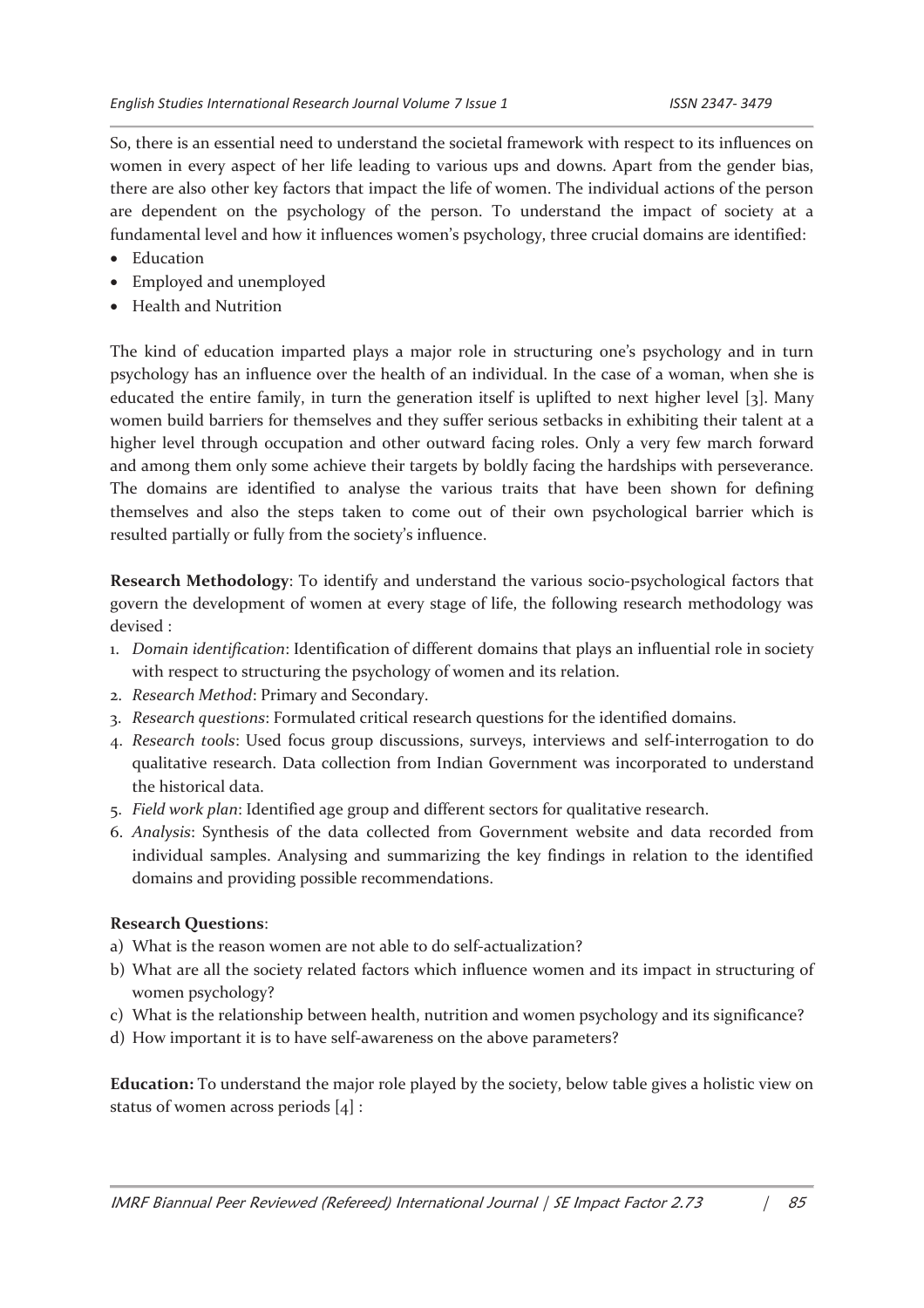*English Studies International Research Journal Volume 7 Issue 1 ISSN 2347- 3479* 

| TUDIC II DUUUGO OL YYOIIICII TULIOSSI CHOUS |                                                              |  |  |
|---------------------------------------------|--------------------------------------------------------------|--|--|
| Period/Century                              | Status of women                                              |  |  |
| Vedic period                                | Achieved supremacy over men in their pursuit of              |  |  |
|                                             | knowledge                                                    |  |  |
| Epic age                                    | Golden Age for female literacy, held honourable status in    |  |  |
|                                             | society                                                      |  |  |
| Medieval period of Muslim Rule              | Black period, very low status for women                      |  |  |
| 19th century                                | Society realized need for improving women's status.          |  |  |
|                                             | Christian missionaries during British rule in India provided |  |  |
|                                             | better opportunities for formal women education.             |  |  |
| 21st century (present era)                  | Very good opportunities of education and employment          |  |  |

**Table 1:** Status of Women Across Periods

In our research, Education is taken as one of the major domains because this is an important mode for knowledge transfer, increases the analytical skill and develops questioning ability. Schools provide an opportunity for overall development. Schools and the method of education imparted have a great influence in structuring the psychology of the student. The part played by the society on this factor has direct or indirect influence on the carrier as well as the individual's health and nutrition pattern. Apart from these, education provides a platform to explore the available opportunities and reach greater heights in education or employment related issues by selfdefending at threats posed by the society at various phases of life.

**Analysis:** This domain is categorized into three main phases in order to understand the major factors which eventually become psychological barriers for women to explore and exhibit their true potential.



**Secondary Education:** Stage at secondary education is chosen as starting phase for analysis, since major biological changes happen during this period. During this phase, societal influence in a greater sense in structuring the psychology of girls by classifying the tasks with respect to gender. There are many instances where the society puts restriction even though there is a scope for utilizing the talent in a better way. Ex in sports, the girl child is predominantly less left as she ages. The thought of restricting girls from standing on their own evolved and prevails in the society because of threats in our society and the fear to protect every girl. Naturally parents and society think when a girl is at home or near the family members the chances of risk taking is reduced. But that may not be the case always. Isolating oneself from facing the world and exploring our self, thinking about the mis-happenings will only swagger the mis-doers. Amidst the limitations, few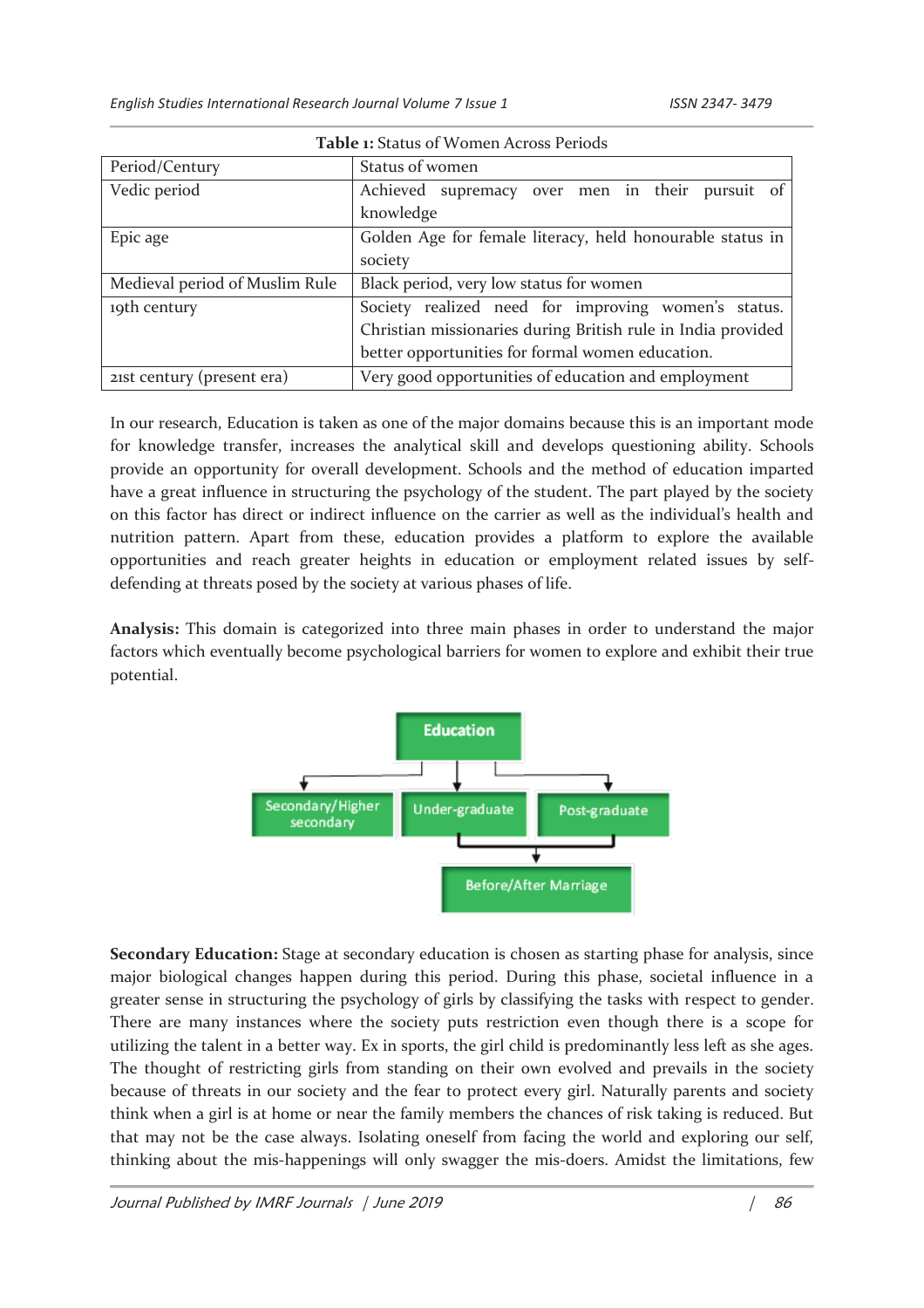women have achieved in even less preferred fields for girls like in sports because of the encouragement and support given by the family and the determination of the girl to take up the challenge.

Till Higher education, gender variation is not felt much and does not become a concern of matter for an individual and the society. Though scientifically, biological changes occurring at this stage is a reason for the development of invisible boundary between opposite genders, the way the society handles it has a major influence. The same society which restricted girls from acquiring education has accepted to impart education and has stepped up a level in which majority of them agreed coeducated school system. Co-education schools are also the primary place apart from family, where the children of different gender getto understand their own as well as behaviours of opposite gender. Some of them have accepted co-education system, for some it's a day dream but there are other groups of people who are still not ready to accept the concept of co-education. When their children after studying from non-co-ed school is put into co-ed colleges, the psychology gets affected leading to behaviour changes to overcome the situation they are put into. Even in those cases, boys could easily adjust since they have the liberty to hang out with friends from school. But the society doesn't encourage much when it comes to girls. Co-education systems have to be appreciated for providing healthy competition in imparting education between students irrespective of gender. But for people of low income where survival itself is daunting, thinking sending to schools is a day dream. There are scenarios where students are sent to school only because schools provide food. When such is the case, the plight of girls will be still worse.

Other than education, even though the opportunities are open, the choice of choosing games or the way they are encouraged to develop a skill is also indirectly determined by society. Even if they perform extraordinarily well, they are ceased from it after a certain age. Despite that many women champions like Sania Neihwal, P.T.Usha, and Marry Kom have emerged. It is the courage and determination to move forward has made what they are today. That's the satisfaction that they could tribute to themselves for achieving in spite of obstacles and hurdles all through their way. 75% desire of deciding what to become in life gets initiated during this age though it is not well defined. Society puts a restriction even over this rough imaginary thought of females. For example, when a girl says even by word of mouth that she wants to be a pilot, spontaneously there comes an opposition from family, relatives, surrounding people "how a girl can pursue such things". Even if possible; the immediate thought would be will "this education qualification" be a bothering in getting good marriage proposals. Overall mind set when it comes to bringing up a girl child is to grow up well, impart education and arrange marriage for her. That last part is often thought as she 'settling in her life' and even how her better-half can be is decided by parents and relatives. Anything against the will of the society will put either the girl or her family at stake. Naturally the most powerful weapon handled by the family is emotional black mile and parents are also put under pressure by the society as the girl reaches at an age that they think is suitable for marriage. This is in case of arranged marriage. Though love marriages are present, this is the case with arranged marriages. Even if the family accepts love marriage, the society gives a different label to the family and treats them differently. When it comes to boys, he is expected to be professionally equipped and have a steady income. The thought still prevails in society that boy child will look after parents during their last days since girl will be moving to new home after marriage. If that is the reality, don't know why so much old age homes have come into existence irrespective of having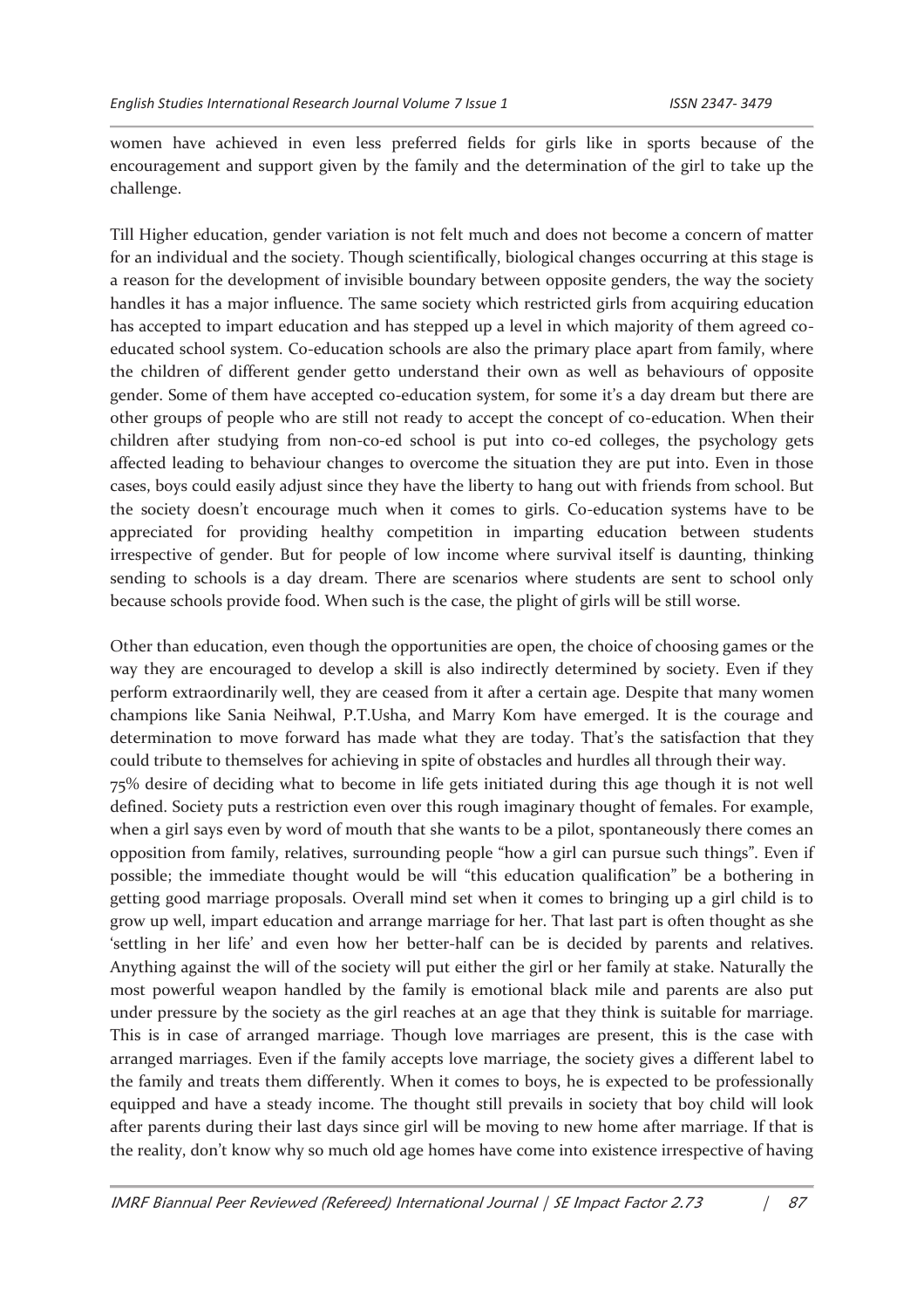the so called 'the proud son, the son who carries the family name'. A boy is seen as an asset whereas a girl is seen as a liability. It is these thought processes that create difference in providing infrastructure, facilities to boy and girl child in a family though there may be exceptions. This difference makes girls dependent over others even for minor activities. This in turn develops an inhibition in speaking with new people, less courage to face things which in turn have major impact when she leads a family.

**Under graduation and Post-graduation:** Most of the families make their daughter earn an under-graduation degree at the minimum. Reason is education became one of the main factors for marriage, to assist men, educate children, advancement of technology and emergence of gadgets. So, society and family had a reason to educate women with basic qualifications. But the same society doesn't give much preference for pursuing Post graduation. This is because the society thinks that it's worth spending the expenses for marriage, rather than investing for studies. Another reason for society accepting to do under-graduation is, nowadays it has also become one of the prestigious matter for parents to boast. In most of the places, degree is earned just to print in marriage invitations! But there are other perspectives on it. To excel and get into research career, higher degree is needed. But the sad part is despite the hard work, more qualified women are not preferred much in our society. On the other hand, for fields like Nanotechnology higher degree is an essential need. Lack of it results in limited job opportunities. When the girl realizes that her efforts to excel in studies, was only for just boasting and not achieving her ambition, she breaks down, becomes emotionally and mentally weak. Lack of proper guidance at those crucial moments, will affect her psychologically at large.

Even if she overcome the hurdles and finally finish PG, most of the boys and their family don't prefer her marriage proposals. There is an unsaid rule prevailing in the society that the bridegroom should have higher education profile than bride. As a result, she gets de-motivated psychologically which leads to self-conflict. Even the minimal options left out in the society makes her feel that the struggles, efforts took for years is meaningless and better she could have chosen the other path of life in earlier stages. This thought would have strong influence/impact while bringing up her daughter especially. This is a negative growth and will make women as weakest section of society. For women, society plays a major part in deciding and structuring the kind of life she can lead beyond her dreams and desires. Very few take up the challenges, work with patience and perseverance, which gathers the attention of helping hands from the same society to provide necessary infrastructures and motivates them to march ahead. While many, drop their aspirations and ends up in giving up to sacrifice their life for family needs.

#### *Employed and Unemployed:*

**Introduction:** With awareness and education, there is a shift in paradigm of women's entry into business from 3 Ps: Pickles, powder and pappad to assertive and empowered entrepreneurs.

Before freedom women had a key role in ruling the country as queen but after freedom still 33% in Indian Parliament is a day dream for Indian women. Let it be the salary or even the rate of goods, the value is increasing day by day. But the saddest part is, the percentage of power given to women is frozen below 33%. Even in the medical profession which women chose first, they are specific in choosing specialization [5]. When we talk about great personalities like Mrs. Indira Gandhi, we can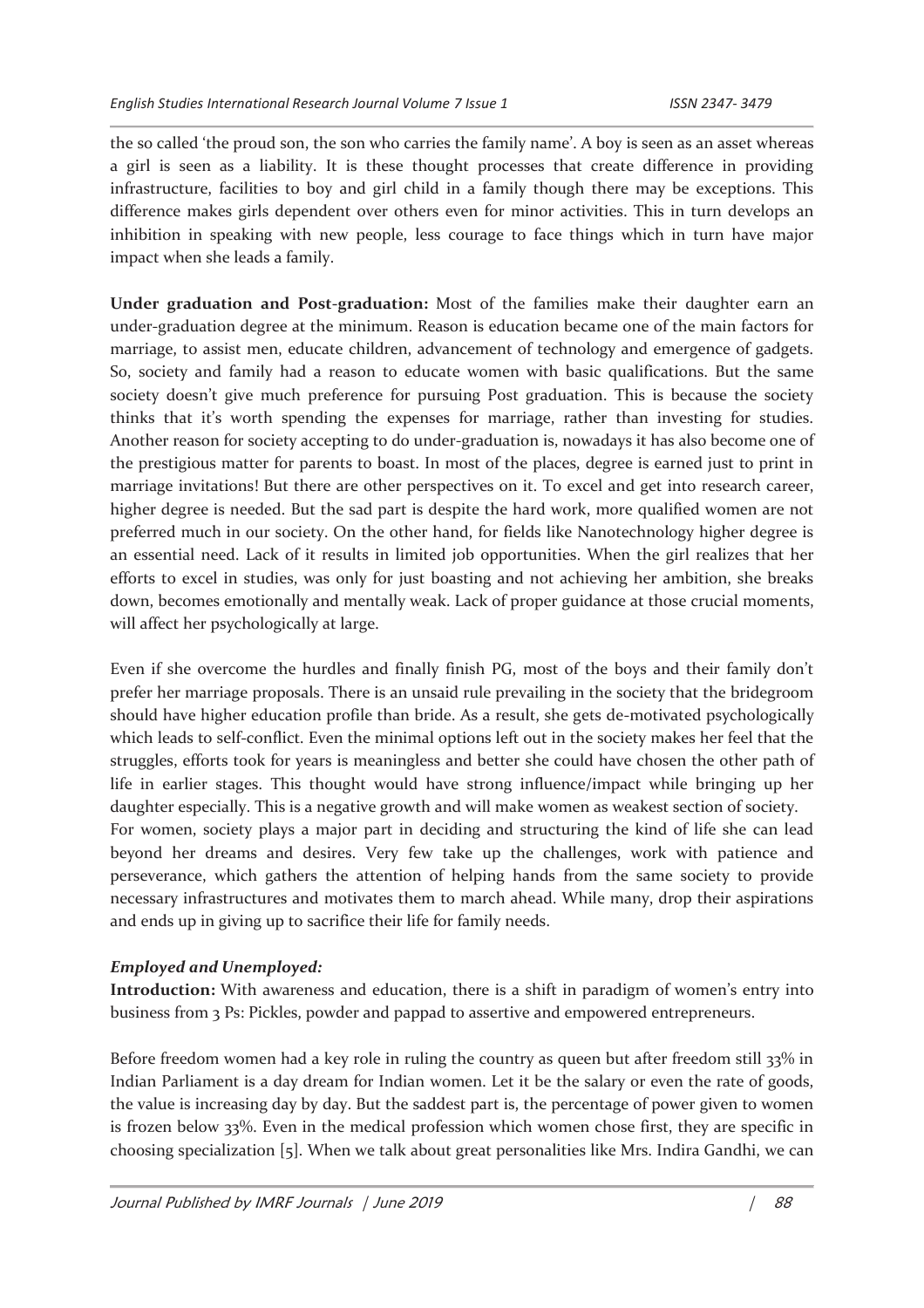see her determination to make opportunities and how she excelled by giving the best back to the society. She is the second-longest-serving Prime Minister of India. In a poll organized by BBC in 1999, she was named as "Woman of the Millennium". Influential women like her were able to instil confidence and boldness into other women. They proved as living example depicting dreams are not far to reach, it is the path that we take makes all the difference. Her confidence and boldness lighted many heart of Indian women with confidence to step into field of politics which were in unreachable heights. Even after such historical evidence we still fight for our meagre rights in Indian administration. If each woman has this iron will to achieve their dreams without selfrestriction even this society will not be a barrier, here is where the study of women psychology comes into ground to help the women to identify the root cause of self-restriction and influence of social factors which stops women to cross the boundaries.

Among the working women, 50% of them go for job because of low economic status and not for their aspired dream. For few dreaming is do or dare game. It's not easy for them to determine the nature of job they wish to take up.30% go for work because family is dependent for livelihood. Only 20% create a space for their dreams, strive hard and get into their goal to fulfil their ambition. Only 10% emerge as successful person with work-life balance. The nature of hurdles, environment at which each woman live will vary but at the ground level, women face more or less similar kind of problems. When 10% of women are able to succeed with work-life balance, why 90% of women couldn't? It is the socio-psychological factors which have to be analysed and understood to bring out the potential that's deep-buried in 90% of women.

For effective analysis, we have taken the second domain 'working and non-working women 'into a structural analysis as follows:



**Analysis:** 

In our research, we have taken major working sectors to analyze the educated and Uneducated women falling under 4 categories mentioned in the above flowchart to infer the possible practical reasons regarding that 90% of women.

**Never Married:** The confidence, will power, exposure gained during this period has major impact in her successive stages of life. It is at this stage after graduation, when they go for job they get a platform to groom themselves in all aspects. The zeal of the women at this stage is not made best use of. Only some portion of the womanhood, get this opportunity. The reason for the cause has various perspectives to look into.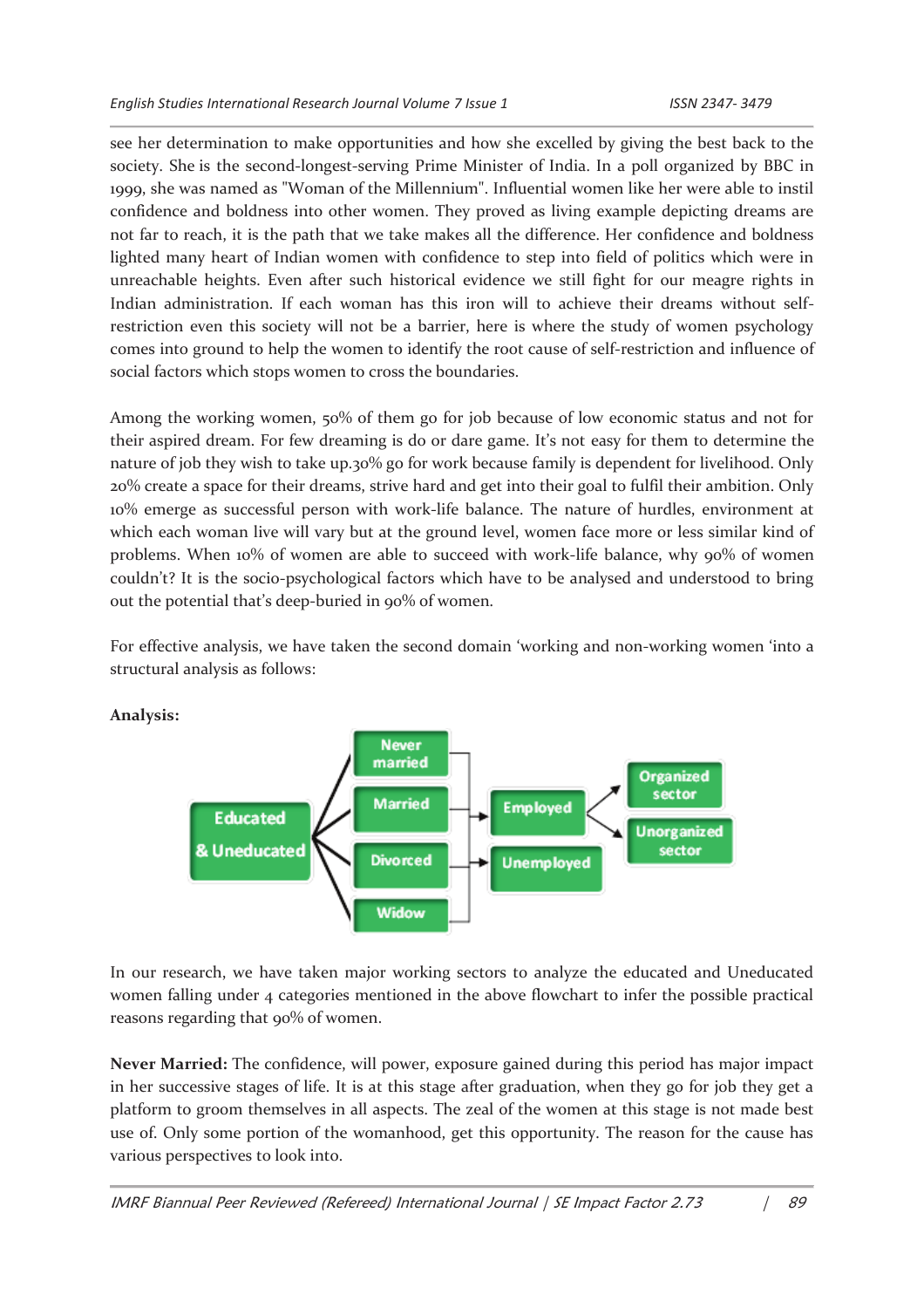Most of the women narrow down their option of reaching higher heights because the employment opportunities demand shift from their present location. Some jobs are transfer oriented. For that matter, even the bank jobs which society believes is suitable for women are also of the same nature. When women get recruited in reputed organizations, family members let their daughter to go ahead. After all these, when she settles in a job and looks for higher prospects, she gets married. And after marriage majority of women resign job because of work life balance and need for child care. Though women have entered into major fields, opportunities for going up the ladder are not given much in many organizations unless they prove themselves since the period of stay in the organization is uncertain. This may also be a reason for companies to opt for campus recruitments so that they can utilize and mould the recruited as required for company for at least 2-4 years. Some recruiters prefer if the person is from same state at the minimum, since safety has to be ensured. Naturally, job opportunities are narrowed down. There would have been situations where talent is there, only training and grooming up is required. But they are denied from an opportunity which is a reason for why 90 % are not able to emerge as 10% success people.

In addition to the above factors, the key deciding factor is 'marriage'. The society have set standards that bride should be less qualified than the bridegroom. So, parents who encouraged their daughter to achieve more in the initial phases of her life are forced to restrict her from achieving and working for greater objective. This reduces the search for better opportunities at right phase of life.

**Married:** Only few are allowed to work luckily with the acknowledgement of men after marriage but there are lots of constraints. The girl in Indian-society is brought up by saying constantly that she have to be a better daughter-in-law, have to be sacrificing, adjustable and bring a better name for their parents. This thought that's inscribed into women's mind directly or indirectly dominates every activity even if they have their own way of leading their life. So their main focus and concentration is around family members, how to satisfy the needs of every relationship at in-laws house and how to manage family effectively. The freedom that they are able to enjoy at their birth house and the time to devote for their betterment undergoes a major transformation from the moment the family fixes alliance. Ultimately time and efforts to excel in job is reduced, leading to stress. Here comes imbalance between work and life. Few women are able to balance both and come up in job successful whereas most of the women are expected to give first and foremost preference to family needs and not her profession.

Within a year or two after marriage the family starts expecting child. In our society this is a prestigious issue for a family. The longing for child leads to depression, pressure from external sources and have a major impact psychologically. Emotional factors play a major role. Once the daughter gets married and child gets born they feel majority of their duty to this world are over. So there comes a pressure from family and society which in turn affects the psychology since there is less room for self-decision. Every decision is inter-related with family directly or indirectly and most of them needs acceptance from in-law members. If a woman does anything against their will, the blame goes to her parents and the society treats them differently. Many women, who resign job during pregnancy and to take care of their child never, return to workforce at all. But if they are able to make their network as supporting pillars, they will be able to achieve their vision. Women who does all house hold works at the same time performing her organizational commitments, may many times get health problems.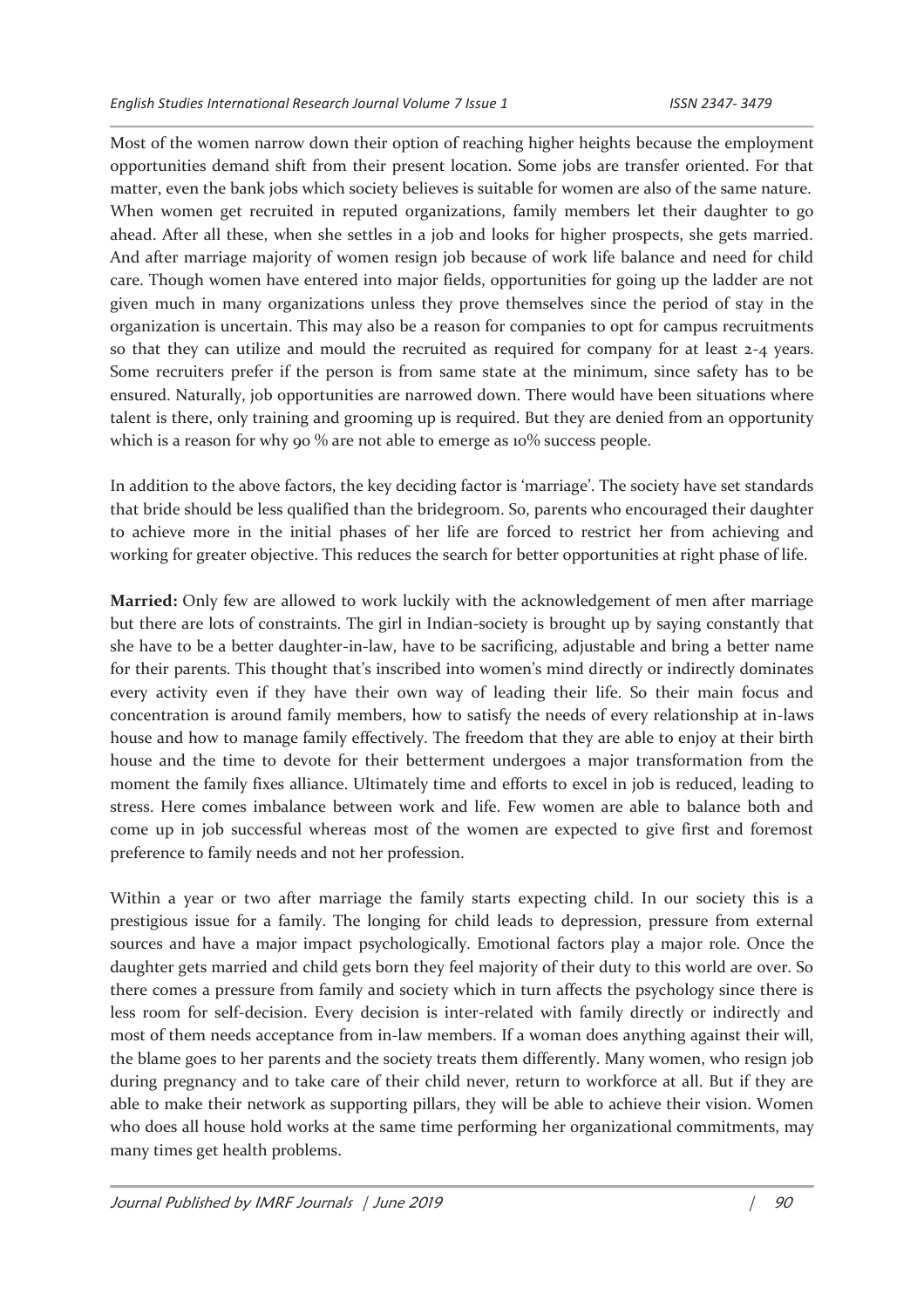Naturally concentration in work reduces, carrier development becomes a day dream and there comes a conflict of whether to reach her ambition or sacrifice it. Present scenario has changed to some extent. Men are also helping and supporting women in balancing work and life. Even though they are ready to help, society overlooks at it as prestigious issue and restricts resulting in limited opportunities.

Some organization gives less leave for maternity leave which may be a threat for women to continue. If in those situation they are unable to cope up, how much ever potential they have they are forced to leave job. After marriage, the space between colleagues or friends reduces. Husband and his relatives becomes their only reachable network.

If women start to feel that her freedom is curtailed, less space and respect is given for her ambition and her actions are determined mostly by members at home and society, it indirectly reflects in most of her activities. This may lead to psychological distress. When this is not spoken out and resolved, it will bring in problems in family taking away peace to an extent of getting divorced.

**Divorced:** The frequency of women getting second married is less. When it comes to India, most of the women themselves are not interested. The way the society treats majority of the divorced women is disheartening. The reputation, self-respect of her is brought down between her family members, at workplace and mainly at places like functions and get together. This negatively affects her psychologically more and she needs lot of determination to overcome this which is an additional stress to the stack of common problems prevalent for women [2]. It is considered that women is respected in society only when she adjusts and lives with her better half how much ever he is worse in character. It is a preconceived notion that for women to live, the support of men is needed. This is because of the fact that she is the one who bears the child. The nature's creation of sharing within her a part of the body for initial developments of child, which many a times is often related and praised comparing to a creator is taken advantage negatively. It is also said that men give life to women by marrying but the design of nature is one is dependent on another for their survival and existence. This factor has played a major role for men to be dominative in most of the cases and keep their voice high. Since the society has such notion and ill-treats most of the divorced women, the thought that they are unsafe eventually develops inherently. When the women divorces, its impact over the next siblings is more and it is even more when the sibling happens to be sisters. She has the choices of living with parents, choose second marriage or live independently. The necessity of utilizing her skills to generate income is even more demanding when she has children. Even if she shows utmost positive energy and with determination pursues job, every day every second the fear of safety and chances of other disrespecting her develops eventually. And if this fear is understood by people around her, there are more chances of she falling as a prey in the hands of society and further life becomes still the more miserable. Only 10% of women get second marriage, and whether it is becoming successful is a question mark.

On the other hand we do have women didn't get remarried on losing her spouse. Though it is in 4th category here, this category of women have more social threats and need more strength and will power to overcome their psychological barriers.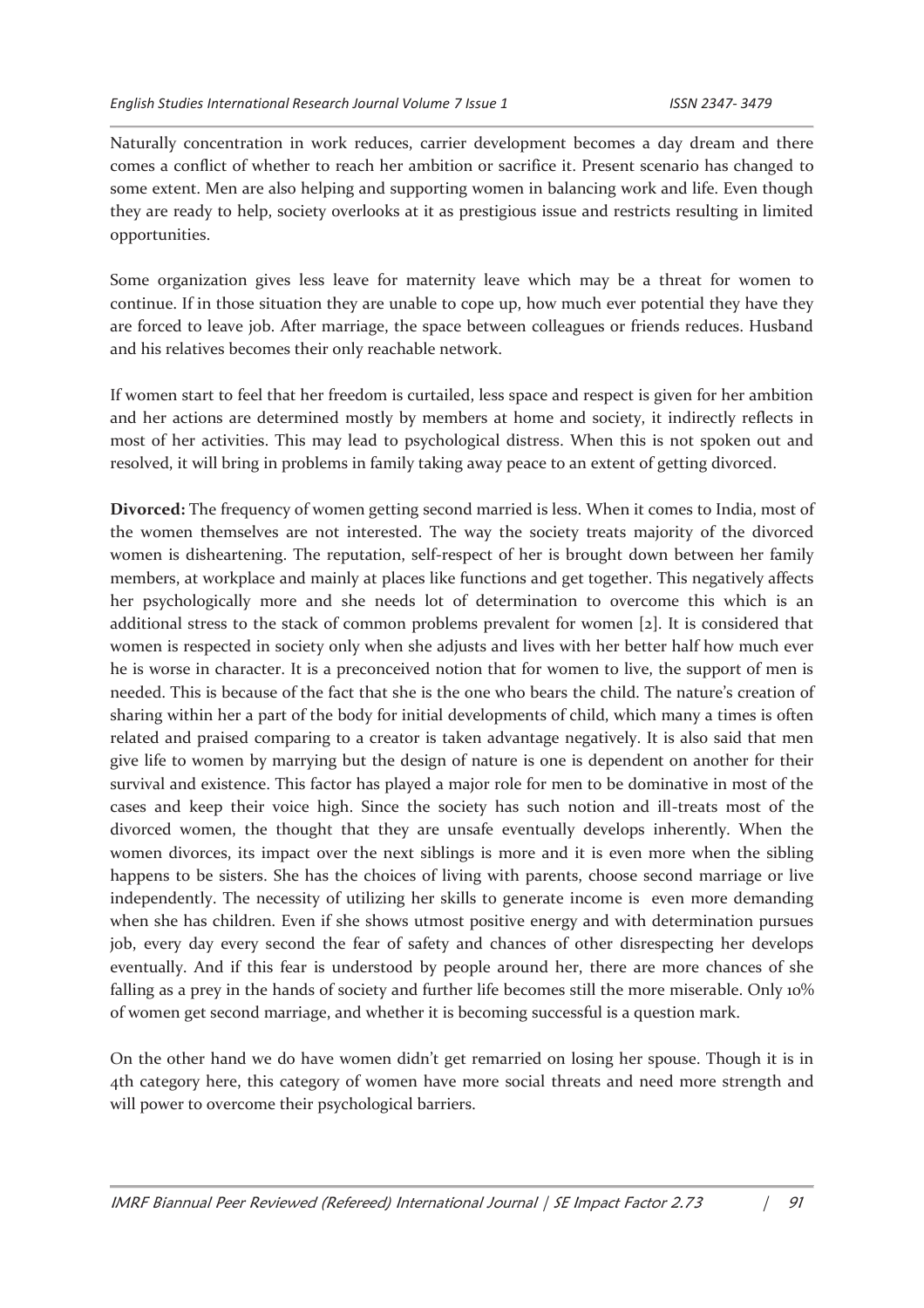**Widow:** The customs meant for women preceding the death of husband will lose the interest to survive and break her down emotionally into pieces. Even if widow women try to overcome the situation, the plight of her gradually worse as days passes. The society isolates her, treats her indifferently. She is restricted to attending functions, customs and other traditions. Why to go for functions that gets held rarely, even looking at her while people leaving home is considered inauspicious. After all she is also a human being. Though the worries of losing her husband resides at one corner, the way the people, the society treats will knock her down. It is also one way of harassment. This will bring inferiority complex in her mind and keep her away from mingling with people. When a person tries to spend time alone thinking of all these sufferings, she gets disturbed psychologically. Most of them give up their life and spend the left out days in disparity. But this is where she needs to be strong and stubborn enough. She should knock down all these challenges; bring in confidence and work hard to stand in her own leg. At times the people around speaks ill of people who go for work. The character of working women is spoken ill off and the feeling of insecurity takes place in their mind firmly.

The situation becomes even worse if husband has taken full responsibility of family when he lived and wife is unaware. When he passes away, she is left stranded. During these critical times, it is the education she acquired gives her courage by thinking in a broader sense to take next actions and make ways for her livelihood.

Once she makes up her mind to face the challenges in her way and lead the life, it only implies she is already successful. She should learn the key to control emotional barriers that stops her from walking forward which arises due to socio-psychological factors. When she makes up the decision to get employed, already 50 percent of barriers are handled. Once she makes her surrounding as supporting network, her achievements will not be hindered instead will be supported. Many a times women itself becomes a barrier for her. Though at present many talks and initiatives are about women empowerment, it is necessary to understand that discrimination between women have to be brought down first. Only when women are supportive to each other, they can work for women betterment.

Obstacles and barriers are not less in non-working women's life though listed a lot in working women's life.

**Unemployed Women:** In this cadre, women without and with education background who were employed but left job, and unemployed are considered.

Every woman has the capability to work and satisfy her as well as surrounding needs. The word "employed" generally means earning or making profit. But these women spend their entire life after marriage exclusively for their family without expecting "profit" for her.

Women exhibit different skills and they develop it day by day. Women have evolved to do multitask. She knows how to tackle the family members, how to satisfy every relationship. This shows her managing capability which is very important for any organization to be successful. She uses different strategies to mould her child into a better personality, a Psychologist. Real education starts from home. That teaching will determine the good qualities of child. The studies she pursued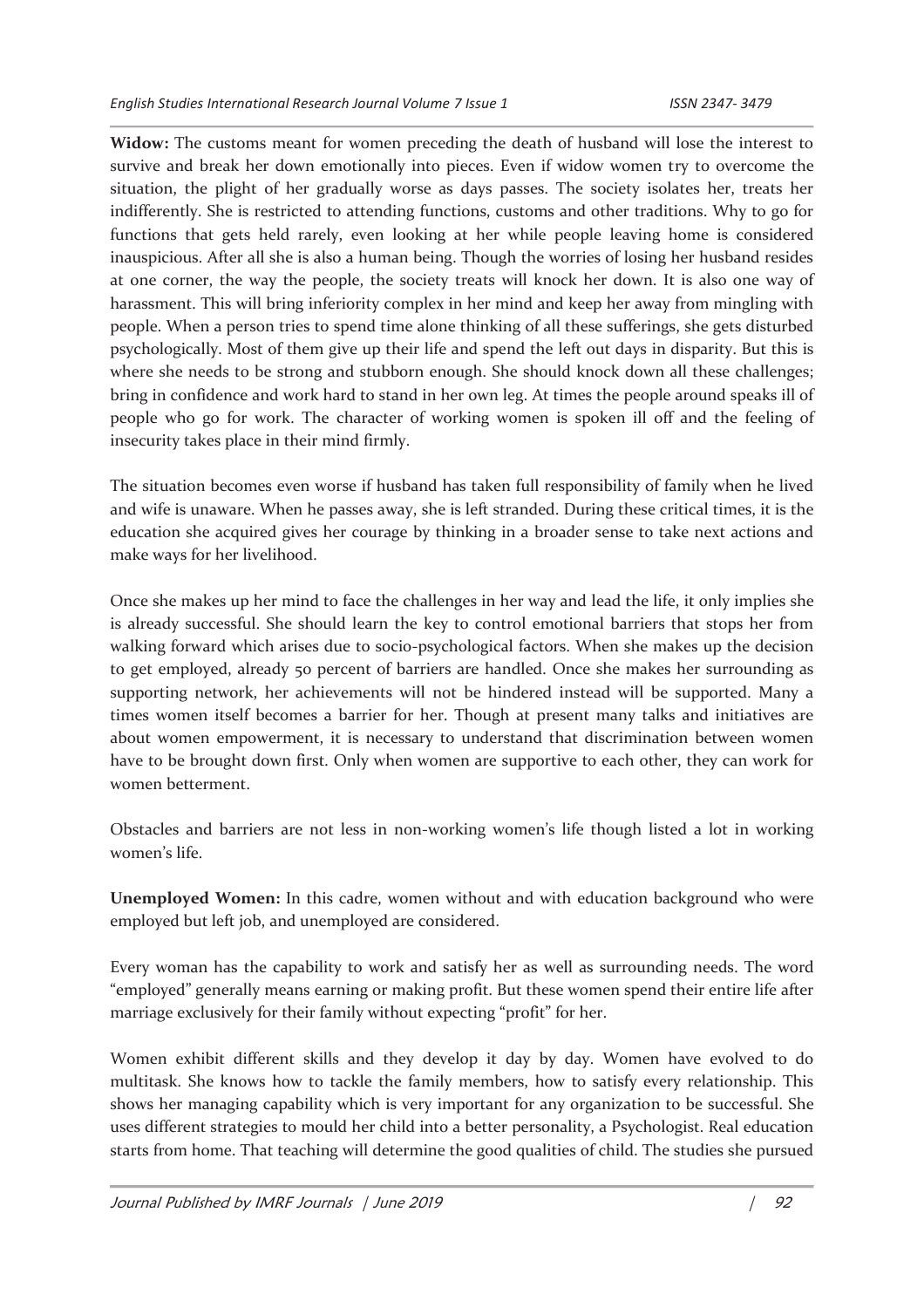bring in a change in bringing up her child. This shows her teaching skill. There are many homemakers who take 'tuition' to school students. When she wants to keep maid for works at home, she analyses well about the person before permitting her. This shows the skill of HR manager. She is good at planning and running the family with what is available with men's earning. Even if it is limited, she knows how to fulfil everyone's needs and save money which is evidential for her administration skill. That's the major reason for a family to be success. Before marriage the responsibility shared by both men and women is entirely different from what is after marriage. It is said that behind a man's success there is the effort of women. That effort is nothing but the above said skills. Negotiation skill which is important for "Marketing field" is exhibited while buying products. When she has diverse skills why she is unable to be successful individual or live a life on her own way. The reason is she is not ready to self-defend. Our aim is not forcing everyone to go for work or comparing with men or to fight against men. By this research, we are trying to make every woman retrospect the fact when skills are there and there are various possibilities to make opportunities, why it is not made better use of. When they start utilizing it not only helps their development but the entire successive generations. For example if a woman is an Artist, and she continues without stopping, her child will also inherit some of that quality. Gene of a child is determined by heredity as well as environmental factors. There will be a difference in an educated and uneducated mother, working and non-working mother's approaches and efforts in providing opportunities to her children. Even if the mother is not imparted education, from her environment and her personal experiences she strives maximum to educate and bring her children to great position but at times when problem arises, men easily put the word that "am striving and earning hard but u r sitting simply at home". The art of cooking is channelized and made as better source of income generation in shops like "Burma idiyapam shop at Madurai" by women. From a very long time, women are good at interior designing. Most of the women spend their leisure time in learning art and crafts and gradually extend its scope and grow as Women Entrepreneurs. Example: Modern jewels are in great demand in the name of fashion from small girl to old women. Woman can make use such requirement as an opportunity for them and develop their skill at a wider scale. The serving nature of women has helped and made better use off. For all men who have lived under the care of mother, sisters can understand the potential of women very well. The society thinks she is not mentally strong enough to handle the pressures but we have successful women in fields like army, politics, sports, administration etc. It is said that for a lady staff, three men staff is needed for security in certain workplaces. Who created this situation? Who is responsible for bringing such situation? The society is indirectly responsible for such mis-happenings.

We don't want women to cry within inside and making excuses, instead to try her efforts which will result in overall development of her family in turn the society and ultimately the country itself. When the mother is uneducated and father is educated, the child gets more attached to his or her father. The society thinks that if women are at home they are safe, that's also a reason for stopping them from letting out but it's not ensured cent percent. It is evident by daily newspapers which speak about women harassment by their own family members.

Women playing various roles and at various stages of life needs to understand the importance of health and nutrition. Following domain analyses the socio-psychological influences with respect to biological metabolism of women.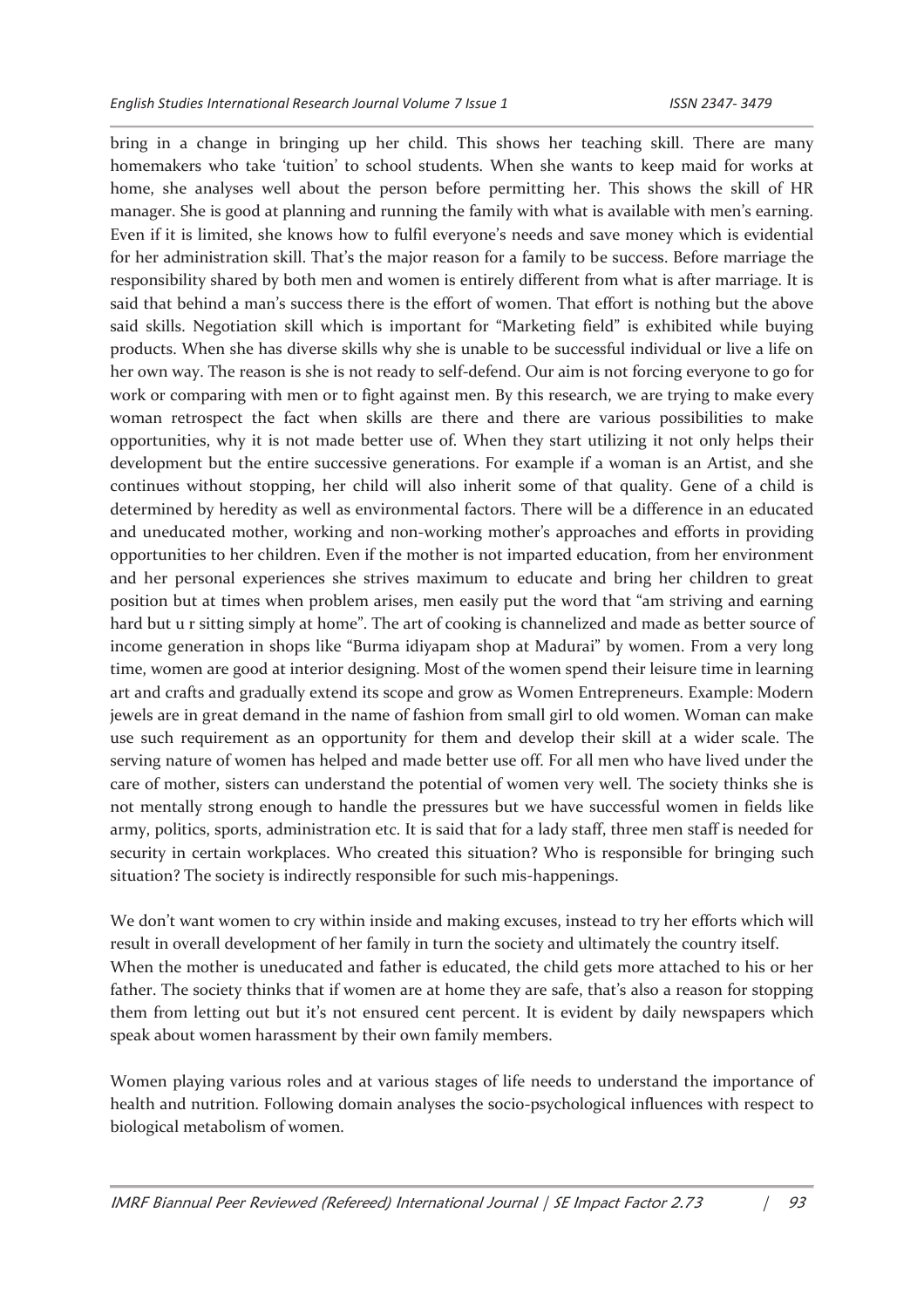#### *Health and Nutrition:*

**Introduction:** Health is not merely an absence of disease or infirmity but a state of complete physical, mental and social well-being [1]. It is disheartening to know that India ranks 147 among 144 countries in Health and Survival [12].

The health of every individual is important but when it comes to women, it's becoming even more important. The knowledge about better nutritional food practices will make the family healthy and in turn the entire generation since she plays the major role of caretaker. When their health plays a very crucial role, women and children are found to be the most vulnerable groups. In India, 53.0% women are anaemic between the age group 15-49 years.

When the base of the better society depends on the health of women, why is this condition? What are the socio-psychological factors responsible for it?

Financial status, illiteracy, ignorance and lack of awareness are major reasons for impacting physical, mental and social health of women.



#### **Analysis:**

**Fig. 2:** Mental Health Issues and Disease Specific to Women [13]

There was a period when women gave birth to 10-12 children and lived life span of 80 plus years. But in the present era, people are finding it difficult to raise two children healthily.

The health and nutrition practices have changed significantly over the years. In olden days, people lived more in harmony with nature. They had the knowledge of curing ailments by naturally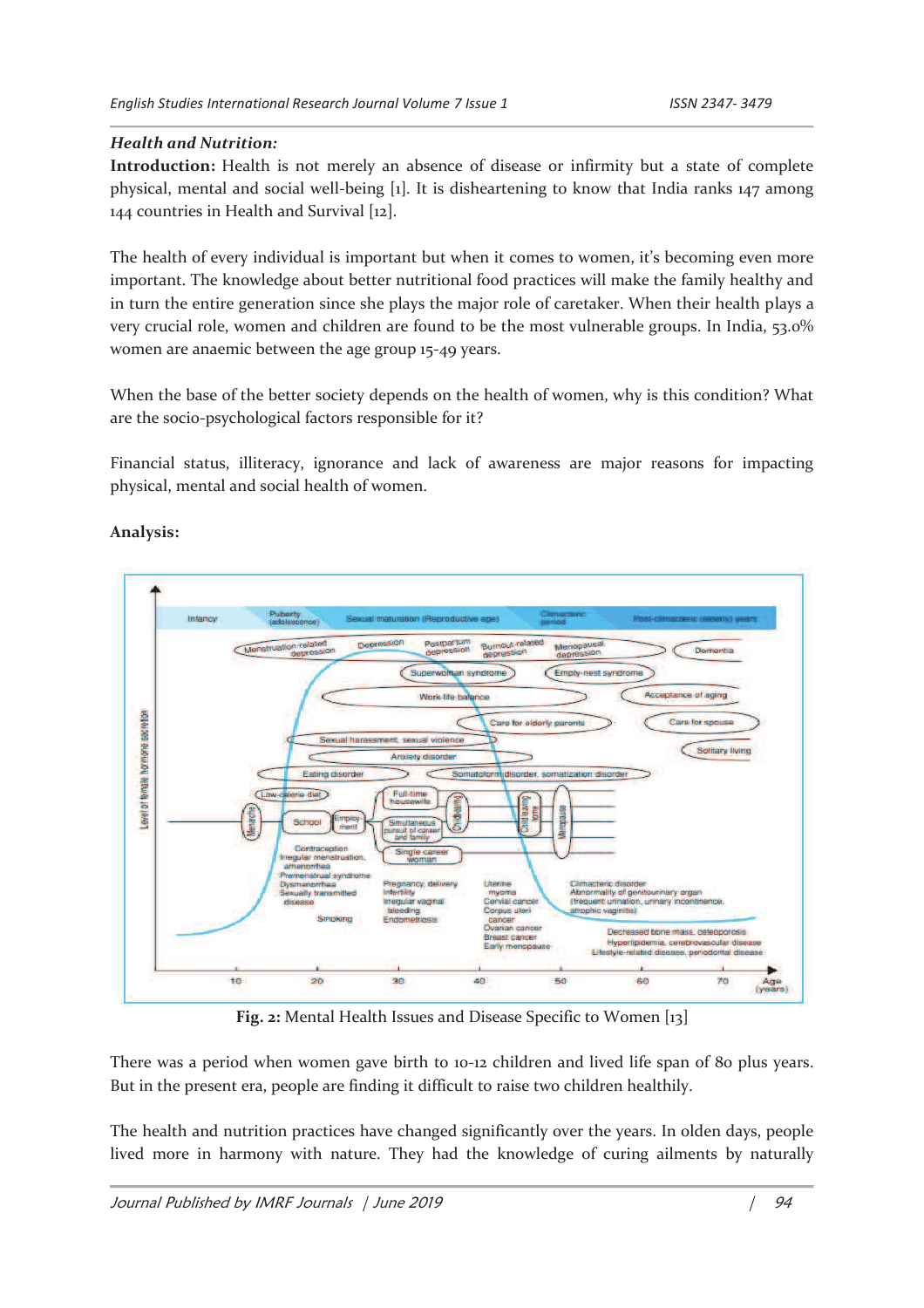available materials and preferred Allopathy less. More than tasty food, their concern was to have nutritious food for a good health. The day-to-day activities and the practices we had in olden days helped in keeping body physically fit. But with rise in technology, infrastructure and nuclear families, there had been a gap in transfer of knowledge. People prefer to finish works quickly with ease. In this fast running world, where people are chasing their dreams, they often forget to take care of themselves, especially working women. Below table depicts statistics on 5-point scale from 1(never) to 5(always), on the pressure felt in managing professional and personal life by women scientists [9].

| <b>Statement</b>                        | Average | <b>SD</b>       |
|-----------------------------------------|---------|-----------------|
| Degree of tiredness due to pressures of |         |                 |
| being a scientist and a homemaker       |         |                 |
| Physically                              | 3.32    | 0.88            |
| Emotionally                             | 2.72    | 1.07            |
| Mentally                                | 2.67    | 1.07            |
| Feeling that life has become mechanical | 2.65    | 1.08            |
| Overall                                 | 2.90    | 0 <sub>11</sub> |
|                                         |         |                 |

#### **Table 2:** Triple Burden on Women Academic Scientists

Most of the women don't give due care and importance to their health. Only some percentage of people eat balanced nutritious food and are physically, mentally healthy but most of the people skip food or prefer to have fast food. This shift from our traditional food to fast food have been, though people know it's not healthy is because of westernization, media influence, pseudo-prestige, increase in ready-made foods and easy accessibility of it.

Other primary society factor that has a direct influence over nutritional intake is the income of the family. Most of the low, middle and high socio-economic group led sacrificial, convenient and an ill-balanced food style respectively. Most affected group is the women from low economic group; they fulfil the needs of family members at the expense of their own needs. There is a presumption that costlier the food is, it's more the healthier. This is because of lack of awareness and ignorance. So, educating different socio economic group about best practices of accessing viable resource at their reach is one of the vital steps needed. And also educating women, will have influence over reproductive behaviours, opting for better contraceptive devices and raising healthy family.

If nutrition supply is limited, it has a persistent effects and the impact prevails during pregnancy resulting in malnourished foetus and maternal mortality rates. This leads to cognitive impairments, higher chances of death and more exposure to disease and affecting emotional health. Epidemiological socio-psychological distress clusters like domestic violence, street violence, community disintegration, substance abuse, family breakdown are darkest pages of women that imprint long term psychological effects in her minds. Violence experienced by women are not putforth by the women community at large because the society avoids, neglects and treats her differently. Lack of justice, fear of similar incidents, self-reluctance withdraws her from normal life. This may act like a slow-poison taking away peace of her mind, affecting her own self and her family. This thought that – poor women cannot or should not speak for them should be dispelled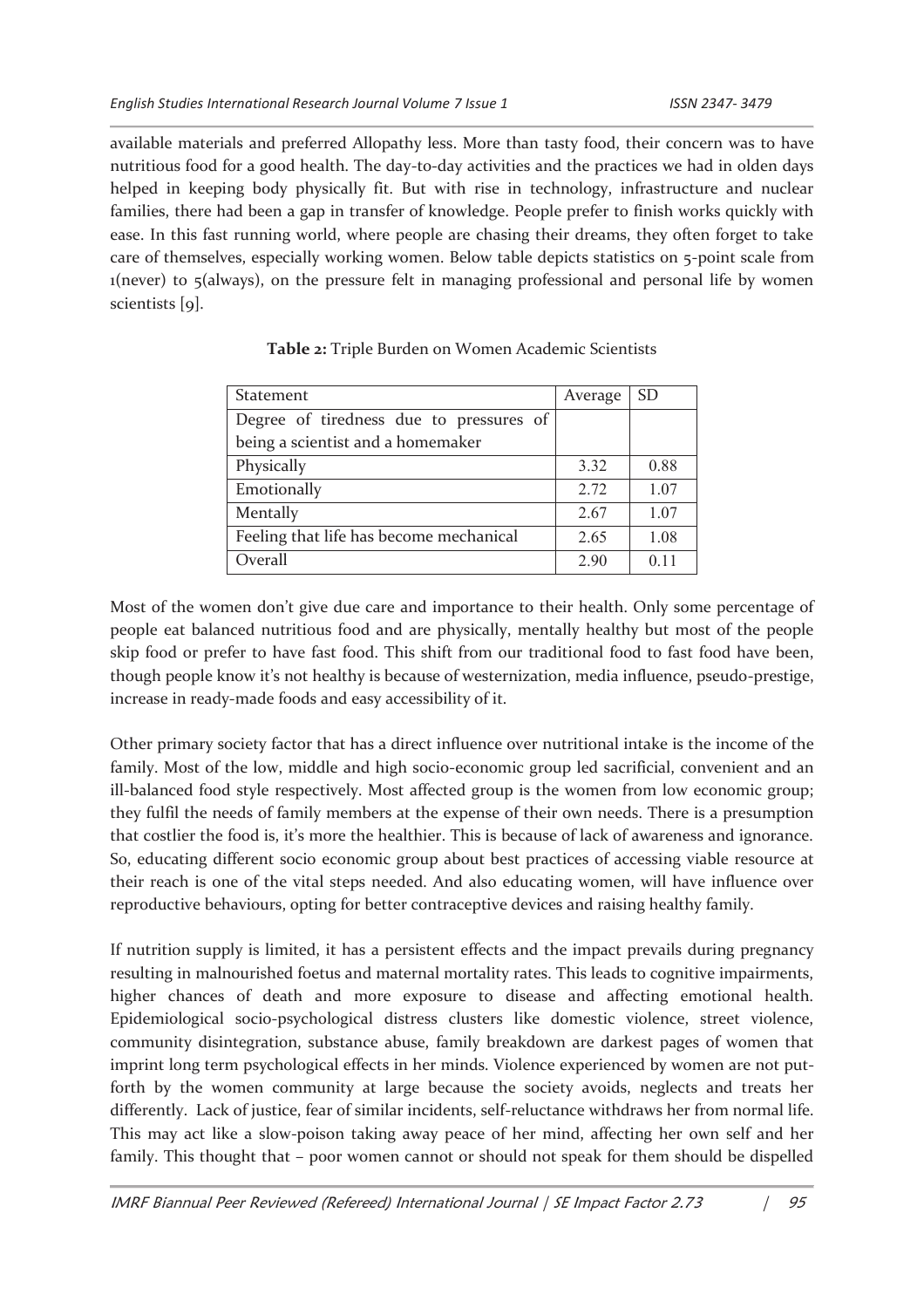from our society. This also a major reason that accounts for why many women don't step forward in spite of all the potential they have. One stop centre scheme under Ministry of Women and Child development provides assistance to women victims at various levels including psychological and counselling services.

Apart from physical and mental health, public health also has a prominent place in women's wellbeing. Diarrhoea causes around 2000 mothers to lose a child every day because of lack of access to safe and clean water. It's horrible to note that 97 billion hours are spent each year by women who do not have toilet facilities to find a place to go. And because of this, 3 in 101 women worldwide face risk of attack, harassment and disease. Access to clean toilet is a basic human need and providing that facility would make women's life much better especially during menstruation periods. In Bangladesh, enrolment ratio of girl student increased by 11% after the introduction of school sanitation program [10].

Women should realize that their health is of due importance and the care they take in them serves as backbone for the entire generation's health and wealth. It's very important for women to understand her biological and related psychological changes that happen at every stage. Accordingly nutritional requirements should be met since every stage is influenced by the previous stages. It's shocking to know that 70.9% girls in India are not sure about their first periods and many think they have incurred serious illness. Most of the women don't feel so good about menstruation. As the menopause stage starts, many women feel it's better to have the uterus operated out. They feel the job of uterus is to only give birth to child but it does a great job of balancing hormones. Women should feel good and celebrate their womanhood. Men must also be educated on the framework of different stages of Women, so that they can extend their support psychologically as well. A healthy body and mind can achieve aspired vision and mission. Physical exercises should be made part of regular day to day activities which will help in developing a balance between mind and body, giving clarity in our acts. When any guidance is required, she should be ready to put forth and reach out for help like need for supportive parenting. She should be strong, act decisively by thinking what is needed for her. Any abuse that happens, don't ignore but speak up. Only by these acts we can ensure safety and security. When a woman has strong determination and is physically and emotionally strong, her dreams are in her reach. She will definitely live a life of her choice and will not repent for being born as a "women". An interesting research finding shows that a woman who decides over household resources is better nourished and healthy women [6].

#### *Voices of Few Women Who Achieved Their Aspirations* **[8]:**

*Preetha Reddy*: "You may well ask why I place such an emphasis on meditation. It is because while I am a working woman, I also need time for myself, for my soul and my mind… No day is complete till I find some time to connect with myself. The truth is that we are more than working entities. We need avenues for expression beyond the corporate arena."

*Anjali Bansal*: "Defining a clear destination, along with maintaining a sense of larger purpose and passion for the journey, takes you far. Define your own work-life balance based on what drives you, and don't let others guilt you into making decisions."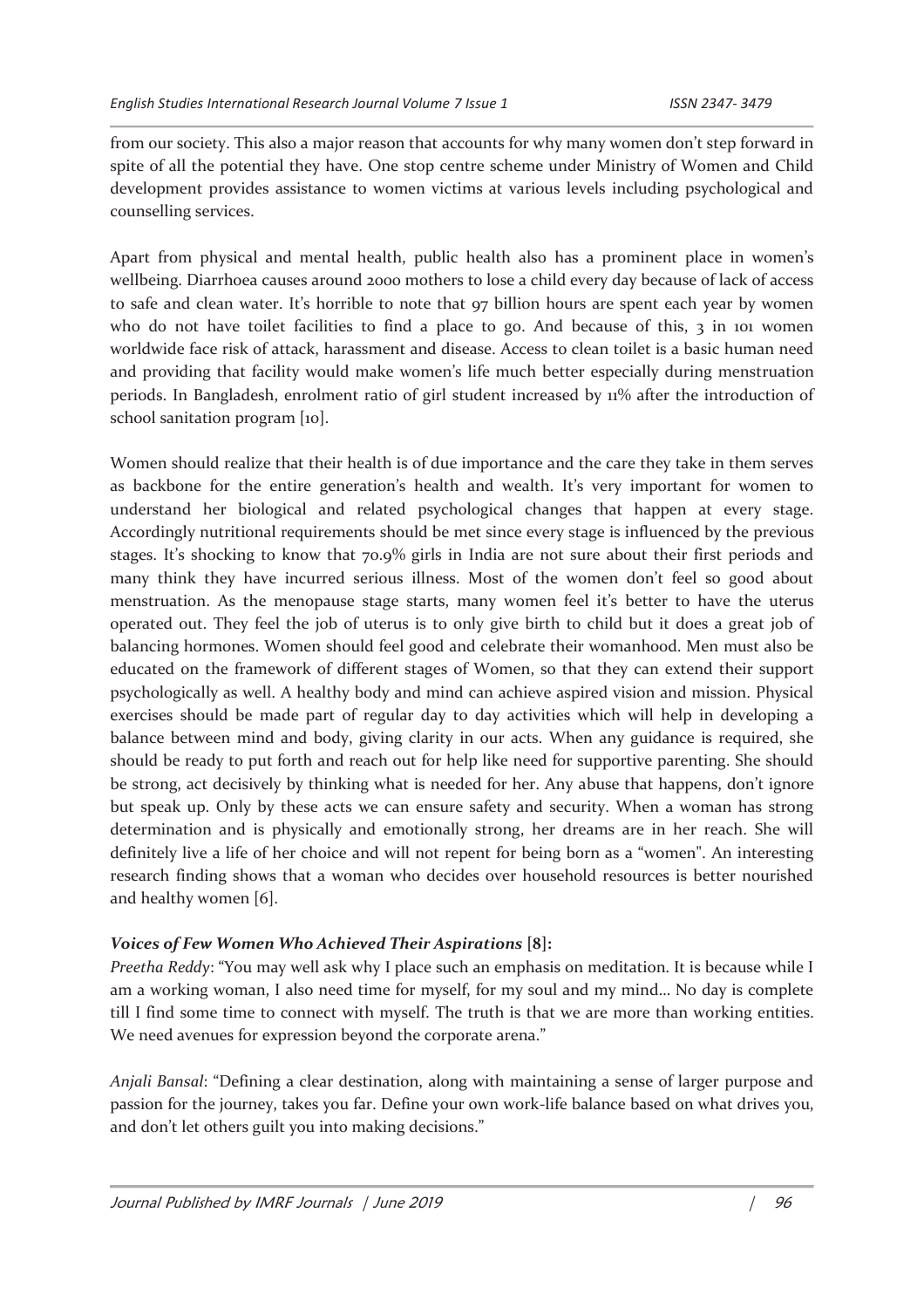*Debjani Ghosh*: "Leave gender out of the equation once you enter the workplace. Work hard, work smart and don't expect to be treated differently because you are a woman. The first step to equality is viewing yourself as an equal, worthy of the same treatment, compensation and rewards as men." "Celebrate your accomplishments. I see that a lot of women are not comfortable taking credit for what they have accomplished. We need to stop selling ourselves short."

*Vijayalakshmi Iyer*: "I am often amazed at one of greatest virtues of our brain – its malleability. It can be trained and conditioned so that we can extricate ourselves from the ordeals of the past. Believe in the power of your mind, where the whole world resides. What holds us back, whether in our careers or our personal lives, is not some external reality but our own thought processes."

**Recommendations:** Based on our research, the following methodology is proposed:



**Inference:**Various socio-psychological barriers stand as obstacle in utilizing and bringing out the hidden potential full-fledged which when utilized can also change the successive generation into different level on par with excelling in their own area of interest. So, there is an essential necessity for the women community to know their strengths, own barriers and methods to overcome it by self-defending as initial step. Once they take effort to come out of the invisible boundary they have created for themselves, it will be easier to tackle the hurdles on their way. This is vital for an overall development of family, society and in turn the country in wider and broader sense on a long term perspective. To take this initial step, exposure, equal treatment, and support from the society is needed. Today's women may psychologically overcome all these social as well as psychological barriers but it's very important to ensure that her children is also brought up in a better way. The opportunities provided to children should not vary depending on gender. For example a boy shouldn't cry and a girl is only apt for crying. Such black dots in grooming up the child should be corrected. Here plays the role of men and women constituting the society are present. A joint venture by both male and female in every family will give great results. And in turn each of these families that make the society will be developed with broad mind, minimizing the sufferings of entire society. Women will also be able to achieve greater heights and live life by realizing "being born as a woman is a boon and not bane". As a future step, proposed methodology will be implemented to wider women community.

**Acknowledgment:** We would like to express our sincere gratitude to late Mr. Barnes Joseph, 30 year's plus experience in management and as a professor for sharing his knowledge and guiding us in this research work. Inputs from Mrs. Cynthiya , professor from psychological department in Lady Doak College helped us to understand about the age group 18 to 24. Author Jemibar would like to